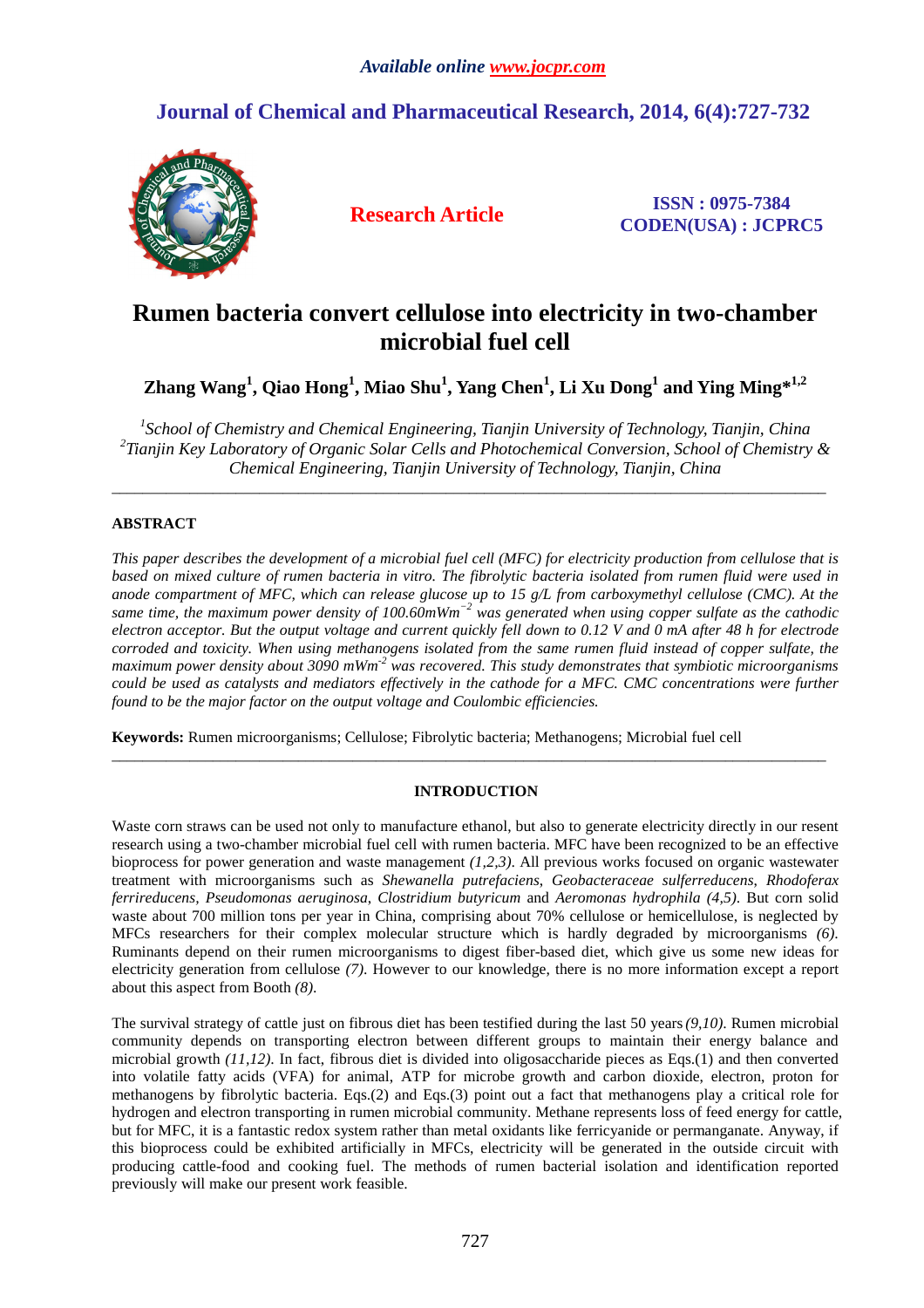

*\_\_\_\_\_\_\_\_\_\_\_\_\_\_\_\_\_\_\_\_\_\_\_\_\_\_\_\_\_\_\_\_\_\_\_\_\_\_\_\_\_\_\_\_\_\_\_\_\_\_\_\_\_\_\_\_\_\_\_\_\_\_\_\_\_\_\_\_\_\_\_\_\_\_\_\_\_\_*

$$
nC_6H_{12}O_6 + 2nNAD^+ + 2nADP + 2nPi \frac{\hat{f}^{i}brobytic}{bacteria} \rightarrow nVFA + nCO_2 + 2nNADH + 2nH^+ + 2nATP + 2nH_2O + 2ne^{\{-2\}}
$$

$$
nCO_2 + 8nH^+ + 8ne^- \xrightarrow{\text{memanogens}} nCH_4 + 2nH_2O
$$
\n<sup>(3)</sup>

The aim of this study is to discuss the feasibility of electricity generation using methanogens and fibrolytic bacteria in a two-chamber mediator-less MFC. Two processes were discussed in this paper, one is to use fibrolytic bacteria in anode compartment solely with CuSO<sub>4</sub> as cathodic electron acceptors, and the other is using methanogens instead of the inorganic mediators as electron acceptor. The performances of the two processes were compared including power generation, Coulombic efficiency, biomass, time of running and so on. These results will be addressed in the following sections

#### **EXPERIMENTAL SECTION**

#### **2.1** *Lab-scale MFC assembly*

The two-chamber MFC used in this experiment follows the design of O.Lefebvre et al, which has two acrylic cubic chambers of 60mm width separated with a proton exchange membrane (PEM) fixed by a sealing as shown in Fig. 1 *(13)*. Every chamber possesses two openings on the top, one with 5mm inside diameter for substrate provision or wire connection, another is a vent. For simulating the conditions of rumen, the natural rennet was chosen to prepare PEM. Zinc-copper electrode plate  $(1\times5cm)$  was used as anode and cathode respectively, which were fitted on the compartment sidewall and connected through a resistance and a digital multimeter by copper wire.



**Fig. 1 Design of electrode compartments** 

(1.Sealing 2.Electrode plate 3.Feed/wire inlet 4.Vent 5. PEM support 6. PEM 7.Anode chamber 8.Cathode chamber) Before starting up of the MFC, the microorganisms need anaerobic pre-cultivation to prepare seed suspension for 6 hours. In the anode chamber, fibrolytic bacteria isolated from rumen were used as electron donor and incubated with the seed suspension. The fibrous substrate used in the anode chamber focused on corn waste such as bran, hay and corncob, but carboxyl methyl cellulose (CMC) was used for theoretic testing analysis.

#### **2.2** *Microorganisms and culture media*

Electricity-producing bacteria were from the same rumen fluid, Jingzhang Cattle Slaughterhouse, Tianjin, China. Isolation and culture of fibrolytic bacteria NLH-B2 was done as described by Q. l. Zeng *(14)*. CMC liquid medium of 5 mL was used to prepare seed suspension, which contains  $KH_2PO_4$  0.5 g, NaCl 6.0 g,  $(NH_4)$ <sub>2</sub>SO<sub>4</sub> 2.0 g,  $MgSO_4\bullet 7H_20$  0.1 g, K<sub>2</sub>HPO<sub>4</sub> 2.0 g, CaCl<sub>2</sub> 0.1 g, CMC 15.0 g in 1.0 L distilled water. The seed suspension of NLH-B2 was cultivated for 6 hours at 30°C on an anaerobic incubator with pyrogallic acid. Before inoculation, CMC medium was purged with nitrogen for 10min in order to remove oxygen. After pre-cultivation, the seed suspension of NLH- $B_2$  was inoculated with  $2.0 \times 10^7$  cells/mL into anode compartment which was filled with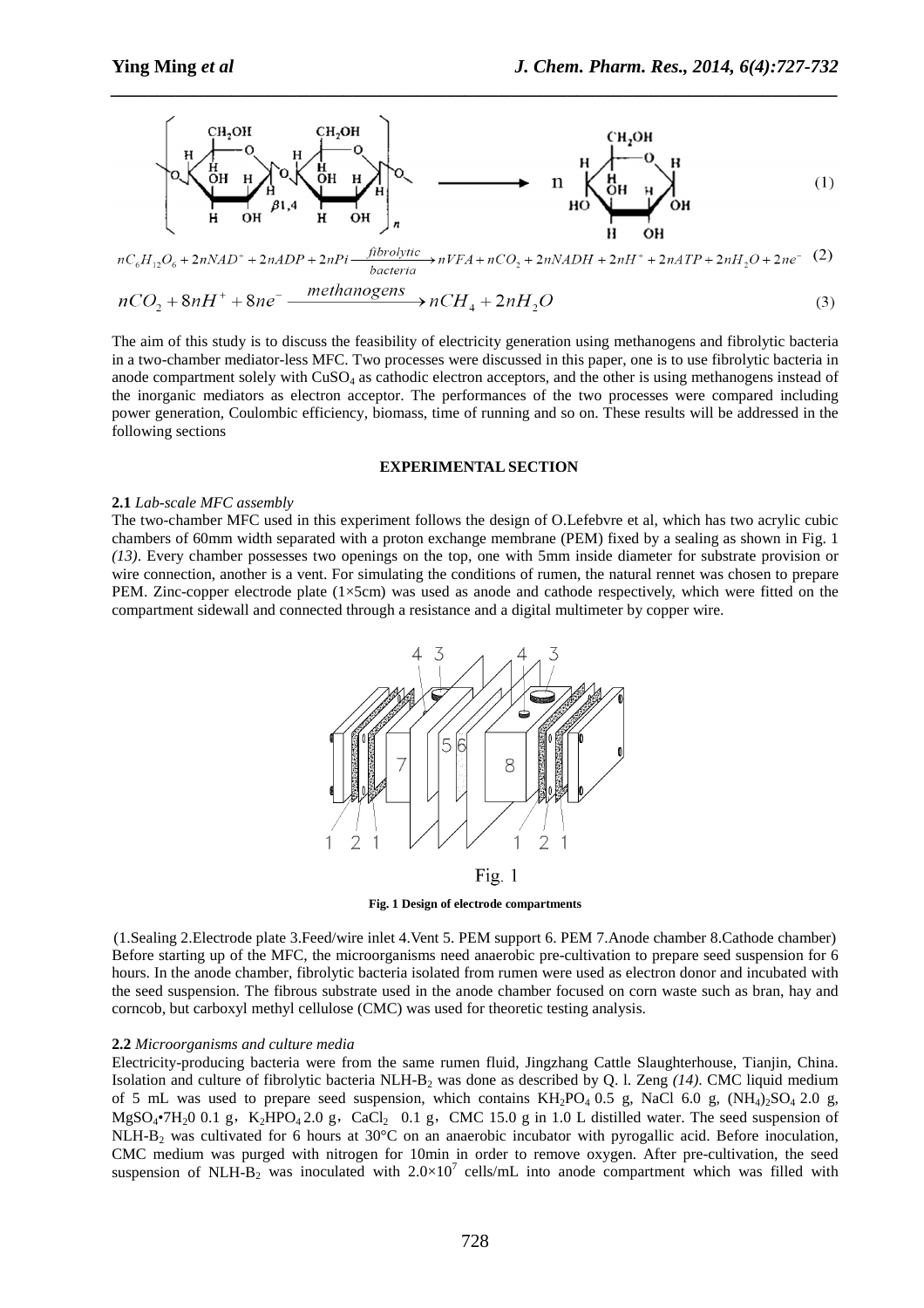different concentration CMC ranging from 10 g/L to 50 g/L or other fibrous substrate and some salts as above. Anaerobic condition was prepared by purging nitrogen into electrode compartments for 20min before inoculation.

*\_\_\_\_\_\_\_\_\_\_\_\_\_\_\_\_\_\_\_\_\_\_\_\_\_\_\_\_\_\_\_\_\_\_\_\_\_\_\_\_\_\_\_\_\_\_\_\_\_\_\_\_\_\_\_\_\_\_\_\_\_\_\_\_\_\_\_\_\_\_\_\_\_\_\_\_\_\_*

Isolation and culture of methanogens NLH-F5 followed the same method of S. He .*(15)* The methane-generation medium was used to prepare seed suspension of NLH-F<sub>5</sub>, which contains KH<sub>2</sub>PO<sub>4</sub> 0.4 g, K<sub>2</sub>HPO<sub>4</sub> 0.4 g, NH<sub>4</sub>Cl 1.0 g, MgCl<sub>2</sub> 1.0 g, yeast extract 1.0 g, L-cysteine 0.5 g and VB<sub>2</sub> 75 µg in 1.0 L distilled water. NLH-F<sub>5</sub> also needs pre-cultivation for 12 hours at 37 °C on an anaerobic incubator. Anaerobic conditions were made as above. After pre-cultivation, the seed suspension of NLH- $F_5$  with  $OD_{600}=0.1$  was inoculated into cathode compartment which was filled with 20 mM  $KH_2PO_4-K_2HPO_4$  buffer and 0.2 M NH<sub>4</sub>Cl and purged with nitrogen from the vent before inoculation.

The MFC worked at room temperature about 25~30 °C for 48 hours or more long time. Cellulose was used in all tests as the sole energy source for bacteria. Output voltage, current and potential were examined at a fixed time interval.

## **2.3** *Calculations*

The voltage and current across an external resistance 200  $\Omega$  in the circuit of the MFC were monitored using a digital multimeter (Agilent HP 34970, US) connecting to a computer by universal serial bus interface every one minute. Measurements of the working potential of the MFC were carried out by a digital potential difference tester SDC-□A. Power density *P* (mWm−2) was calculated according to *P*=*UI*/*A*, where *U* (V) denotes the voltage, *I* (mA) the current, and *A* (m<sup>2</sup>) the area of the electrode. Coulombic efficiency was calculated as  $CE = C_p/C_{th} \times 100\%$ , where  $C_p$  is the

total coulombs calculated by integrating the current measured every one minute over time, i.e.  $C_p = \int_{i=1}^{n}$ *t*  $C_p = \int_{i=1}^{i} I \cdot dt$ ,

where  $t$  (s) is the total reaction time once voltage output below 0.07V.  $C_{th}$  is the theoretical amount of coulombs available and calculated as  $C_{th}$ =*FbCV/M*, in which *F* denotes the Faraday's constant (96,485 C mol<sup>-1</sup>), *M* relative molecular mass of substrate (242 g mol−1), *b* the number of moles of electrons produced per mole of substrate (4 mol), *C* ( mg  $L^{-1}$ ) the concentration of removed substrate, V (200 mL) the electrode liquid volume.

## **2.4** *Analyses*

Biomass of NLH-B<sub>2</sub> was analyzed by cell counting using CMC solid medium containing 2% agar. The sample of 100 µL from anode compartment was diluted to fixed multiples at interval of 4 hours, and then 100 µL diluent was coated evenly on CMC plate and cultivated for 48 hours at 30℃. The biomass was calculated as *S=100aX* in which *S* (cells/mL) is cell concentration, *a* the dilution multiples, *X* the number of single-colony in the plate. Biomass of NLH-F5 was assayed at ultraviolet 600 nm by Spectrophotometer TU-1901 every 2 hours. CMC was analyzed by acid hydrolysis method using 2 M sulfuric acid. A polarimeter was used to detect glucose concentration of the hydrolysis reaction. The conductivity of anode was assayed every 12 hours using Conductivity Detector DDS-307.

## **RESULTS AND DISCUSSION**

## **3.1** *Electricity generation using methanogens and copper sulfate*

In our previous work, the highest maximum power density (100.60 mWm−2) and OCP (630 mV) were achieved in MFC when using  $0.5$ mol/L CuSO<sub>4</sub> in cathode. But, as we all known excess Cu<sup>2+</sup> is potentially toxic to the anodic microorganisms, which can diffuse through the membrane over long-term operation and reduce the overall performance. So, we want to use microorganisms to instead of copper sulfate in cathode compartment. In this experiment. Methanogens NLH-F<sub>5</sub> isolated from the same rumen sample as NLH-B<sub>2</sub> was used as electron acceptor. Comparative experiments including biomass, long-term performance and Coulombic efficiency were performed at the same conditions in the two-chamber MFC. For long-time running test, the experiment was operated in batch mode by adding CMC into anode according to the results of analysis. The corresponding curves were obtained by observing output voltage and current continuously for 180 hours. As can be seen from Fig. 2, the digital multimeter can't monitor voltage and current after 60 hours when using copper sulfate in cathode although replenishing CMC. The highest maximum voltage and current about 1.03 V and 1.5 mA were achieved at 15 hours using methanogens instead of copper sulfate. This steady-state lasted 180 hours through adding CMC twice which power density is about 3090 mWm<sup>-2</sup>, while the MFC using copper sulfate only produced maximum voltage 330 mV and current 0.53 mA respectively.

In this electricity generation test, the external resistance was 200Ω. CE was calculated as 29.9% and 45.1% using  $CuSO<sub>4</sub>$  and methanogens. That means when using  $CuSO<sub>4</sub>$  as acceptor the capability of cellulose degradation in anode becomes weaker with the internal resistance increases. All the phenomena indicate cell metabolism changed in anode compartment for electron acceptor changing in cathode.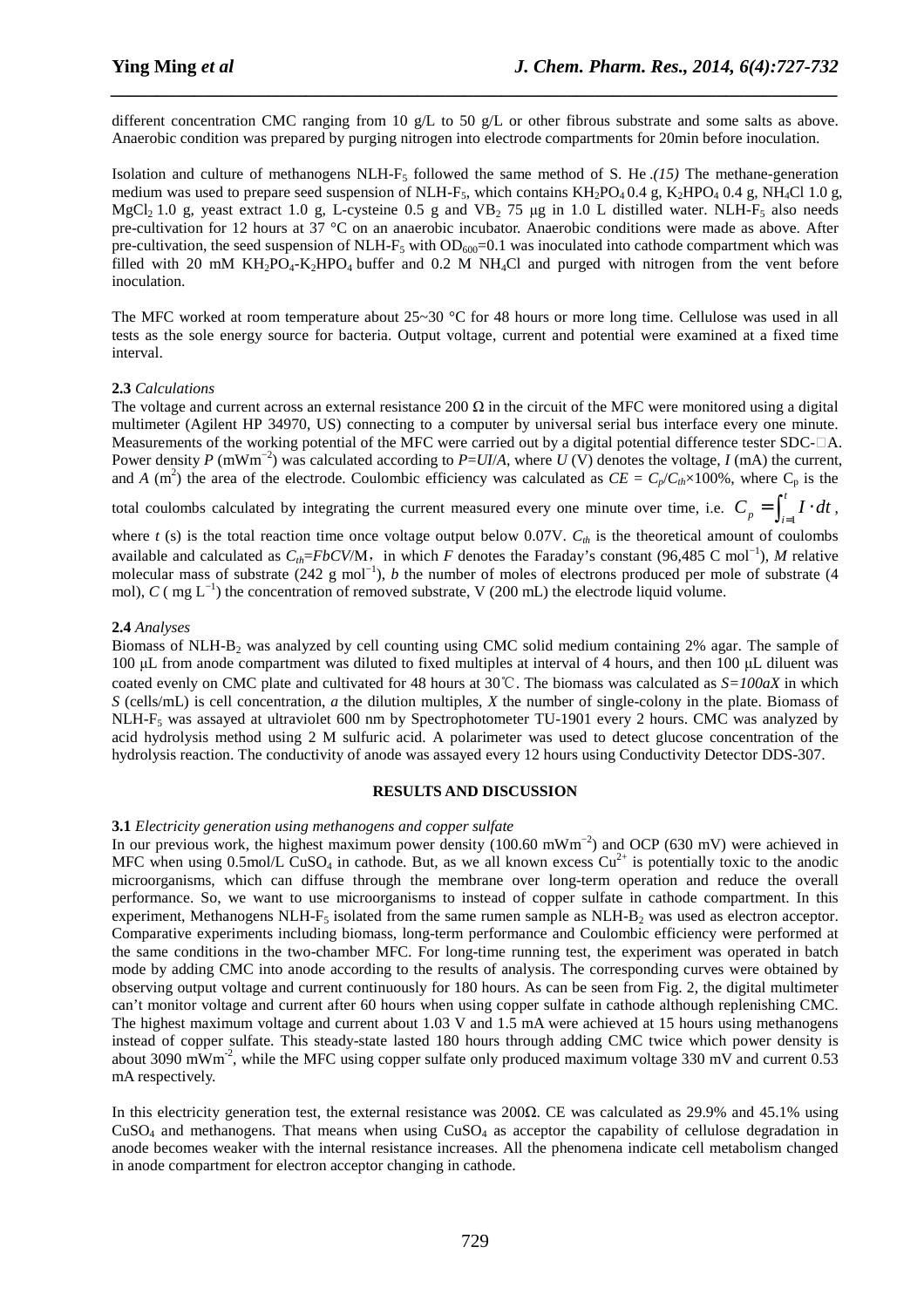

*\_\_\_\_\_\_\_\_\_\_\_\_\_\_\_\_\_\_\_\_\_\_\_\_\_\_\_\_\_\_\_\_\_\_\_\_\_\_\_\_\_\_\_\_\_\_\_\_\_\_\_\_\_\_\_\_\_\_\_\_\_\_\_\_\_\_\_\_\_\_\_\_\_\_\_\_\_\_*

**Fig. 2 Voltage and current generation using copper sulfate (0.5 mol/L) and methanogens NLH-F5 as electron acceptor in the cathode of a two-chamber MFC (open symbols indicated current and filled symbols indicated voltage, the arrows point the time of adding CMC into anode)** 

The MFC using methanogens in cathode is considered to have less internal resistance than using  $CuSO<sub>4</sub>$  as electron acceptor, which was deduce the main reason for the performance improving. The results shown in Fig. 3 revealed that the maximum conductivity was 49.5 ms/cm when using methanogens which accounted for more than two times of that as using CuSO4. Moreover, The MFC can maintain about 45~49 ms/cm of conductivity for 76 hours as using methanogens in cathode, which hints the metabolism of  $N L H - B<sub>2</sub>$  in anode was normal and the internal resistance reduced due to the accumulation of VFA. On the contrary, the conductivity can reach 43.59 ms/cm at the initial time when using CuSO<sub>4</sub> in cathode, but with the diffusion of Cu<sup>2+</sup> the conductivity fall down to 31.85 ms/cm, although adding fresh CMC the situation was not improved.



**Fig. 3 Comparison of conductivity in anode as using copper sulfate (open symbols) and methanogens (filled symbols) in cathode** 

#### **3.2** *Comparison of microorganism growing in the two-chamber MFC*

The aim of this phase is further to demonstrate the speculation about the negative effects on cell metabolism caused by Cu<sup>2+</sup> diffusion. The biomass about  $2\times10^7$  incubated in anode was same at the beginning, but which only increased 7 folds at the stationary phase when using  $CuSO<sub>4</sub>$  in cathode and declined after 8 hours although adding fresh substrate. As can be seen from Fig. 4, microorganisms in anode show a healthy growing trend as using methanogens in cathode. NLH-B<sub>2</sub> in anode entered the logarithmic growth phase after incubation 12 hours and reached  $1.35\times10^9$ cells/mL, which kept 16 hours and maintained a longer time by replenishing CMC. Methanogens NLH- $F_5$  in cathode is obviously different with NLH-B<sub>2</sub>, which biomass decreased at the beginning and lagged about 18 hours until NLH-B<sub>2</sub> growing rapidly. The highest maximum  $OD_{600}$  was about 0.43 when NLH-B<sub>2</sub> reached stationary phase, but which can't last a longer time and declined slowly during the latter 100 hours. The declination of NLH- $F_5$  may be related to the dissolved oxygen or product accumulation in anode which need further investigation.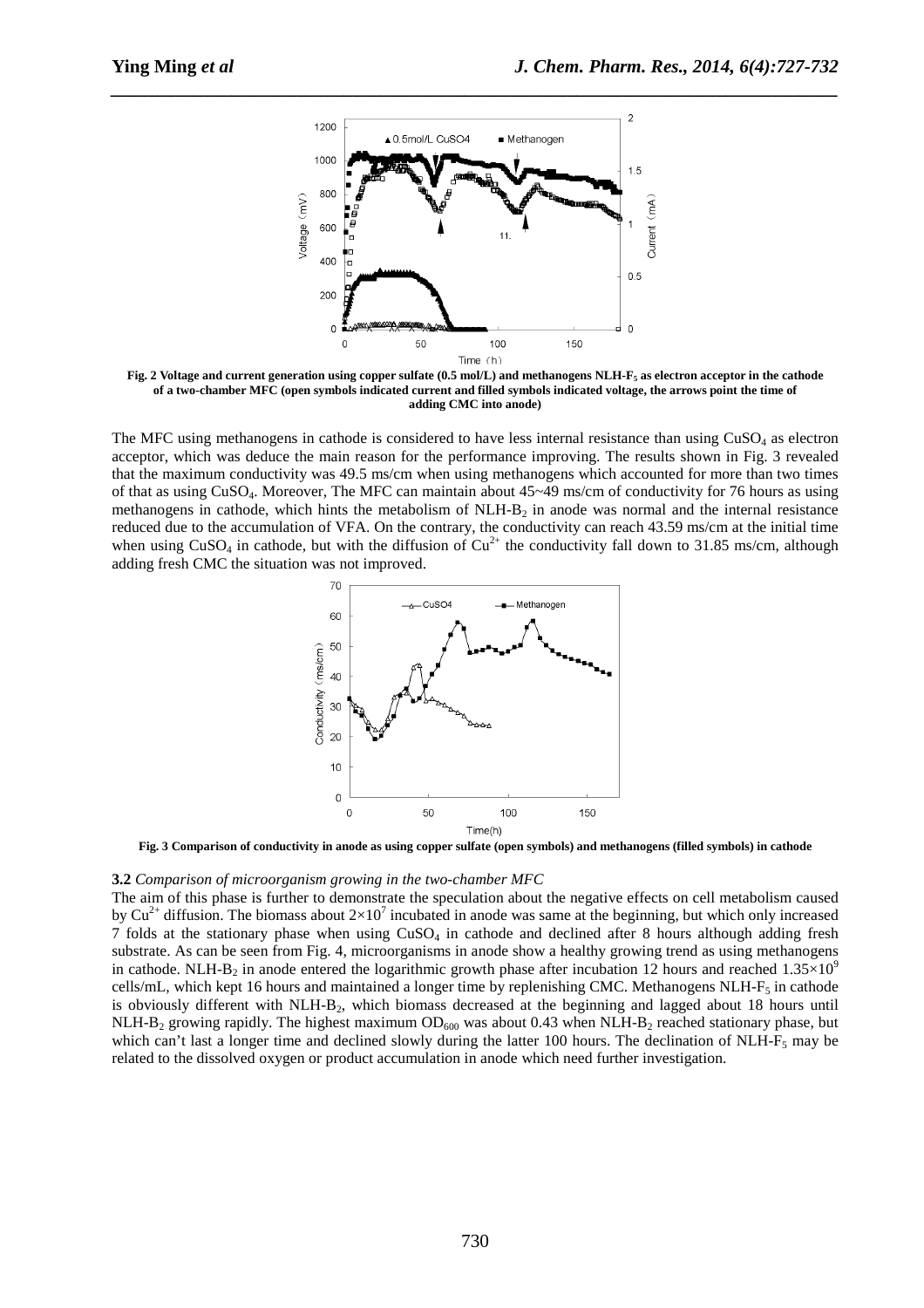

*\_\_\_\_\_\_\_\_\_\_\_\_\_\_\_\_\_\_\_\_\_\_\_\_\_\_\_\_\_\_\_\_\_\_\_\_\_\_\_\_\_\_\_\_\_\_\_\_\_\_\_\_\_\_\_\_\_\_\_\_\_\_\_\_\_\_\_\_\_\_\_\_\_\_\_\_\_\_*

 **Fig. 4 Comparison of biomass when using copper sulfate and methanogens in cathode** 

#### **3.3** *Effects of initial CMC concentration on electricity generation*

When using NLH-B<sub>2</sub> and NLH-F<sub>5</sub> to generate electricity, CMC added in anode is the common carbon source for cell metabolism in anode and cathode. CMC concentration is an important factor for voltage output and coulombic efficiency in a two-chamber MFC. The voltage output in the MFC was monitored at CMC concentrations ranging from 1 g/L to 50 g/L with an external resistance of 200  $\Omega$ . It can be seen from Fig. 5 the maximum voltage output climbed from 413 mV to 1075 mV with the CMC concentration up to 25 g/L and then decreased when CMC concentration was above 25 g/L. The overall Coulombic efficiency decreased with the increase of CMC concentration. When initial CMC concentration increased from 1 g/L to 15 g/L the Coulombic efficiency decreased slightly from 76% to 69%. Further increase in CMC concentration to 20 g/L led to the sharp reduction of coulombic efficiency to 45%. A lower coulombic efficiency ranging from 7% to 25% was obtained under a higher CMC concentration between 50 g/L and 25 g/L.



**Fig. 5 Relationship between CMC concentration voltage (filled symbols) and coulombic efficiency** 

The curve of Coulombic efficiency in Fig. 5 suggested that electrons generation or transport have been plausible repressed in some degree at higher CMC concentration. The reducing sugar test indicated the concentration of residual glucose in anode increased from zero to 10.46 g/L with CMC concentration up to 35 g/L, at the same time the Coulombic efficiency decreased sharply. The residual glucose reduced slightly when CMC concentration was above 35 g/L, but Coulombic efficiency still at a low level. It is plausible that the cell metabolism is repressed by the presence of glucose in anode and this phenomenon does exist in other bacteria which was called carbon catabolic repression *(16,17,18)*. So, higher residual glucose in anode may be the important negative impact on electrons generation. Of course, there is another reason electrons maybe were consumed by oxygen diffused from the feed inlets.

#### **CONCLUSION**

The current studies on electricity generation using symbiotic fibrobacteres and methanogens in a MFC provided a